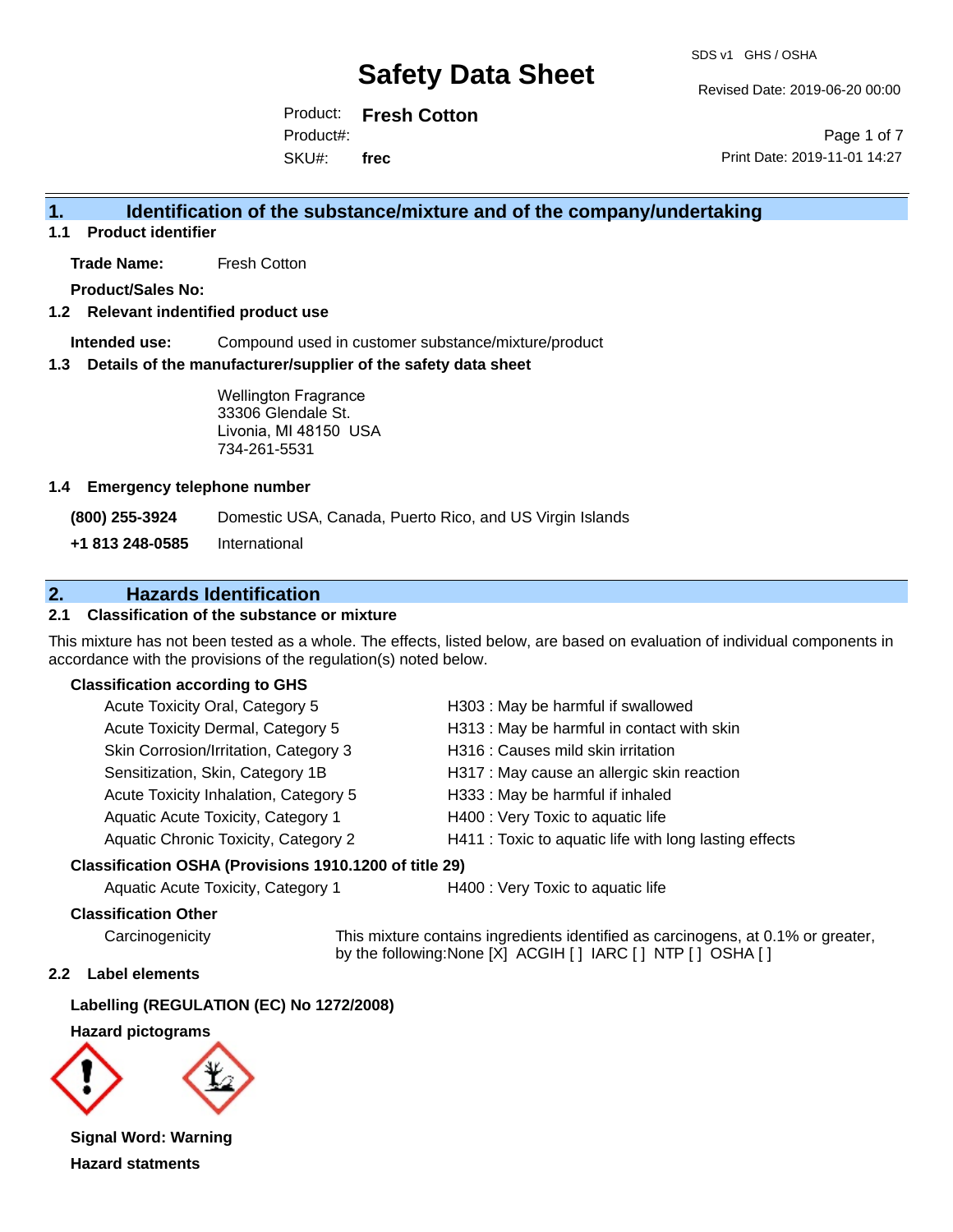#### SDS v1 GHS / OSHA

# **Safety Data Sheet**

Product: **Fresh Cotton**  SKU#: Product#: **frec**

Revised Date: 2019-06-20 00:00

Page 2 of 7 Print Date: 2019-11-01 14:27

| H <sub>303</sub>                | May be harmful if swallowed                                             |
|---------------------------------|-------------------------------------------------------------------------|
| H313                            | May be harmful in contact with skin                                     |
| H316                            | Causes mild skin irritation                                             |
| H317                            | May cause an allergic skin reaction                                     |
| H333                            | May be harmful if inhaled                                               |
| H400                            | Very Toxic to aquatic life                                              |
| H411                            | Toxic to aquatic life with long lasting effects                         |
| <b>Precautionary Statements</b> |                                                                         |
| <b>Prevention:</b>              |                                                                         |
| P272                            | Contaminated work clothing should not be allowed out of the workplace   |
| P273                            | Avoid release to the environment                                        |
| <b>Response:</b>                |                                                                         |
| $P302 + P352$                   | IF ON SKIN: Wash with soap and water                                    |
| $P304 + P312$                   | IF INHALED: Call a POISON CENTER or doctor/physician if you feel unwell |
| P312                            | Call a POISON CENTER or doctor/physician if you feel unwell             |
| $P333 + P313$                   | If skin irritation or a rash occurs: Get medical advice/attention       |
| P363                            | Wash contaminated clothing before reuse                                 |
| P391                            | <b>Collect Spillage</b>                                                 |
| 2.3<br><b>Other Hazards</b>     |                                                                         |

**no data available**

## **3. Composition/Information on Ingredients**

#### **3.1 Mixtures**

This product is a complex mixture of ingredients, which contains among others the following substance(s), presenting a health or environmental hazard within the meaning of the UN Globally Harmonized System of Classification and Labeling of Chemicals (GHS):

| CAS#<br>Ingredient         | EC#                                | Conc.<br>Range | <b>GHS Classification</b>           |
|----------------------------|------------------------------------|----------------|-------------------------------------|
| 120-51-4                   | 204-402-9                          | $10 - 20 \%$   | H302; H313; H400; H411              |
| <b>Benzyl Benzoate</b>     |                                    |                |                                     |
| 2050-08-0                  | 218-080-2                          | $10 - 20 \%$   | H302; H400; H410                    |
| Amyl salicylate            |                                    |                |                                     |
| $32210 - 23 - 4$ 250-954-9 |                                    | $5 - 10 \%$    | H303; H317; H401                    |
|                            | 4-tert-Butylcyclohexyl acetate     |                |                                     |
| 140-11-4                   | 205-399-7                          | $5 - 10 \%$    | H303; H401; H412                    |
| Benzyl acetate             |                                    |                |                                     |
| 101-86-0                   | 202-983-3                          | $5 - 10 \%$    | H303; H316; H317; H400; H411        |
|                            | Hexyl cinnamaldehyde               |                |                                     |
|                            | $54830 - 99 - 8$ 259-367-2 2-5%    |                | H303; H316; H402                    |
|                            | Acetoxydihydrodicyclopentadiene    |                |                                     |
| $80 - 54 - 6$              | 201-289-8                          | $2 - 5%$       | H227; H302; H315; H317; H361; H401; |
|                            | <b>Butylphenyl Methylpropional</b> |                | H412                                |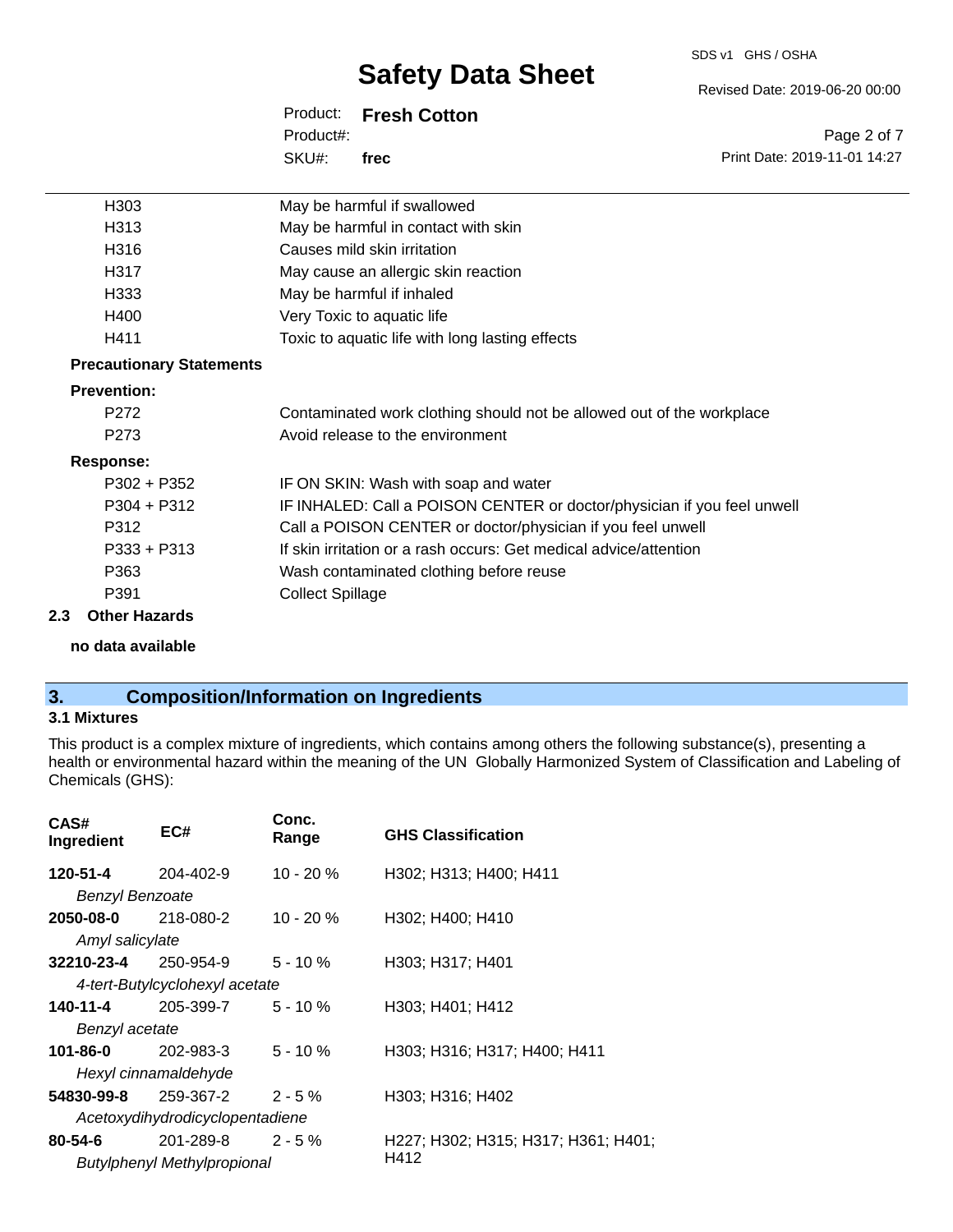SDS v1 GHS / OSHA

Revised Date: 2019-06-20 00:00

Print Date: 2019-11-01 14:27

Page 3 of 7

## Product: **Fresh Cotton**

Product#:

SKU#: **frec**

| CAS#<br>Ingredient           | EC#                                 | Conc.<br>Range                                           | <b>GHS Classification</b>    |
|------------------------------|-------------------------------------|----------------------------------------------------------|------------------------------|
| $127 - 51 - 5$               | 204-846-3                           | $2 - 5%$                                                 | H316; H317; H320; H401; H411 |
| a-Isomethyl ionone           |                                     |                                                          |                              |
| 68912-13-0                   | 272-805-7                           | $2 - 5%$                                                 | H401; H411                   |
|                              | Hexahydro-methanoindenyl Propionate |                                                          |                              |
| $81 - 14 - 1$                | 201-328-9                           | $2 - 5%$                                                 | H316; H400; H410             |
| Musk ketone                  |                                     |                                                          |                              |
| $60 - 12 - 8$                | 200-456-2                           | $1 - 2%$                                                 | H302; H313; H316; H319       |
| phenethyl alcohol            |                                     |                                                          |                              |
| $123 - 11 - 5$               | 204-602-6                           | $1 - 2%$                                                 | H303; H402; H412             |
| Anisaldehyde                 |                                     |                                                          |                              |
| 128-37-0                     | 204-881-4                           | $1 - 2%$                                                 | H316; H400; H410             |
|                              | <b>Butylated hydroxytoluene</b>     |                                                          |                              |
| 32388-55-9<br>Acetyl cedrene | 251-020-3                           | $1 - 2%$                                                 | H303; H317; H400; H410       |
|                              |                                     | See Section 16 for full text of GHS classification codes |                              |

See Section 16 for full text of GHS classification codes which where not shown in section 2

Total Hydrocarbon Content  $(\% w/w) = 0.00$ 

| <b>First Aid Measures</b><br>4.                                                   |                                                                                                               |  |
|-----------------------------------------------------------------------------------|---------------------------------------------------------------------------------------------------------------|--|
| <b>Description of first aid measures</b><br>4.1                                   |                                                                                                               |  |
| Inhalation:                                                                       | Remove from exposure site to fresh air and keep at rest.<br>Obtain medical advice.                            |  |
| <b>Eye Exposure:</b>                                                              | Flush immediately with water for at least 15 minutes.<br>Contact physician if symptoms persist.               |  |
| <b>Skin Exposure:</b>                                                             | Remove contaminated clothes. Wash thoroughly with water (and soap).<br>Contact physician if symptoms persist. |  |
| Ingestion:                                                                        | Rinse mouth with water and obtain medical advice.                                                             |  |
| Most important symptoms and effects, both acute and delayed<br>4.2 <sub>2</sub>   |                                                                                                               |  |
| <b>Symptoms:</b>                                                                  | no data available                                                                                             |  |
| Risks:                                                                            | Refer to Section 2.2 "Hazard Statements"                                                                      |  |
| Indication of any immediate medical attention and special treatment needed<br>4.3 |                                                                                                               |  |
| Treatment:                                                                        | Refer to Section 2.2 "Response"                                                                               |  |
|                                                                                   |                                                                                                               |  |
| 5.<br><b>Fire-Fighting measures</b>                                               |                                                                                                               |  |
| <b>Extinguishing media</b><br>5.1                                                 |                                                                                                               |  |
| Suitable:                                                                         | Carbon dioxide (CO2), Dry chemical, Foam                                                                      |  |
| Unsuitable                                                                        | Do not use a direct water jet on burning material                                                             |  |
| Special hazards arising from the substance or mixture<br>5.2                      |                                                                                                               |  |
| <b>During fire fighting:</b>                                                      | Water may be ineffective                                                                                      |  |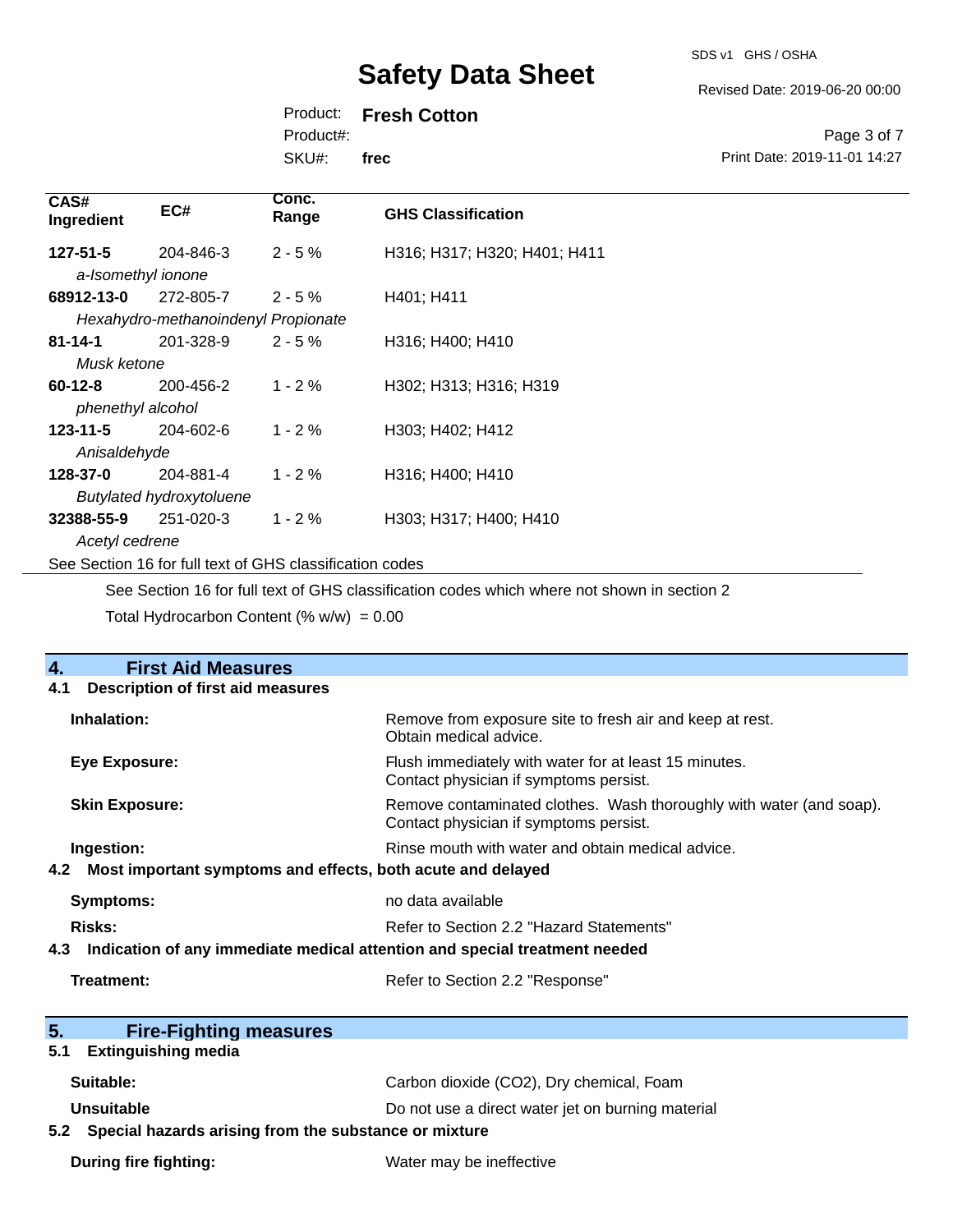Revised Date: 2019-06-20 00:00

Print Date: 2019-11-01 14:27

Page 4 of 7

Product: **Fresh Cotton**  Product#:

SKU#: **frec**

#### **5.3 Advice for firefighters**

**Further information:** Standard procedure for chemical fires

### **6. Accidental Release Measures**

#### **6.1 Personal precautions, protective equipment and emergency procedures**

Avoid inhalation and contact with skin and eyes. A self-contained breathing apparatus is recommended in case of a major spill.

#### **6.2 Environmental precautions**

Keep away from drains, soil, and surface and groundwater.

#### **6.3 Methods and materials for containment and cleaning up**

Clean up spillage promptly. Remove ignition sources. Provide adequate ventilation. Avoid excessive inhalation of vapors. Gross spillages should be contained by use of sand or inert powder and disposed of according to the local regulations.

#### **6.4 Reference to other sections**

Not Applicable

### **7. Handling and Storage**

#### **7.1 Precautions for safe handling**

Apply according to good manufacturing and industrial hygiene practices with proper ventilation. Do not drink, eat or smoke while handling. Respect good personal hygiene.

#### **7.2 Conditions for safe storage, including any incompatibilities**

Store in a cool, dry and ventilated area away from heat sources and protected from light in tightly closed original container. Avoid uncoated metal container. Keep air contact to a minimum.

#### **7.3 Specific end uses**

No information available

### **8. Exposure Controls/Personal Protection**

#### **8.1 Control parameters**

**Exposure Limits:**

| <b>Component</b> |                                 | ACGIH | ACGIH<br>TWA ppm STEL ppm TWA ppm STEL ppm | OSHA | OSHA |
|------------------|---------------------------------|-------|--------------------------------------------|------|------|
| $140 - 11 - 4$   | Benzyl acetate                  | 10    |                                            |      |      |
| 128-37-0         | <b>Butylated hydroxytoluene</b> |       |                                            |      |      |

**Engineering Controls:** Use local exhaust as needed.

#### **8.2 Exposure controls - Personal protective equipment**

| Eye protection:                | Tightly sealed goggles, face shield, or safety glasses with brow guards and side shields, etc.<br>as may be appropriate for the exposure |
|--------------------------------|------------------------------------------------------------------------------------------------------------------------------------------|
| <b>Respiratory protection:</b> | Avoid excessive inhalation of concentrated vapors. Apply local ventilation where appropriate.                                            |
| <b>Skin protection:</b>        | Avoid Skin contact. Use chemically resistant gloves as needed.                                                                           |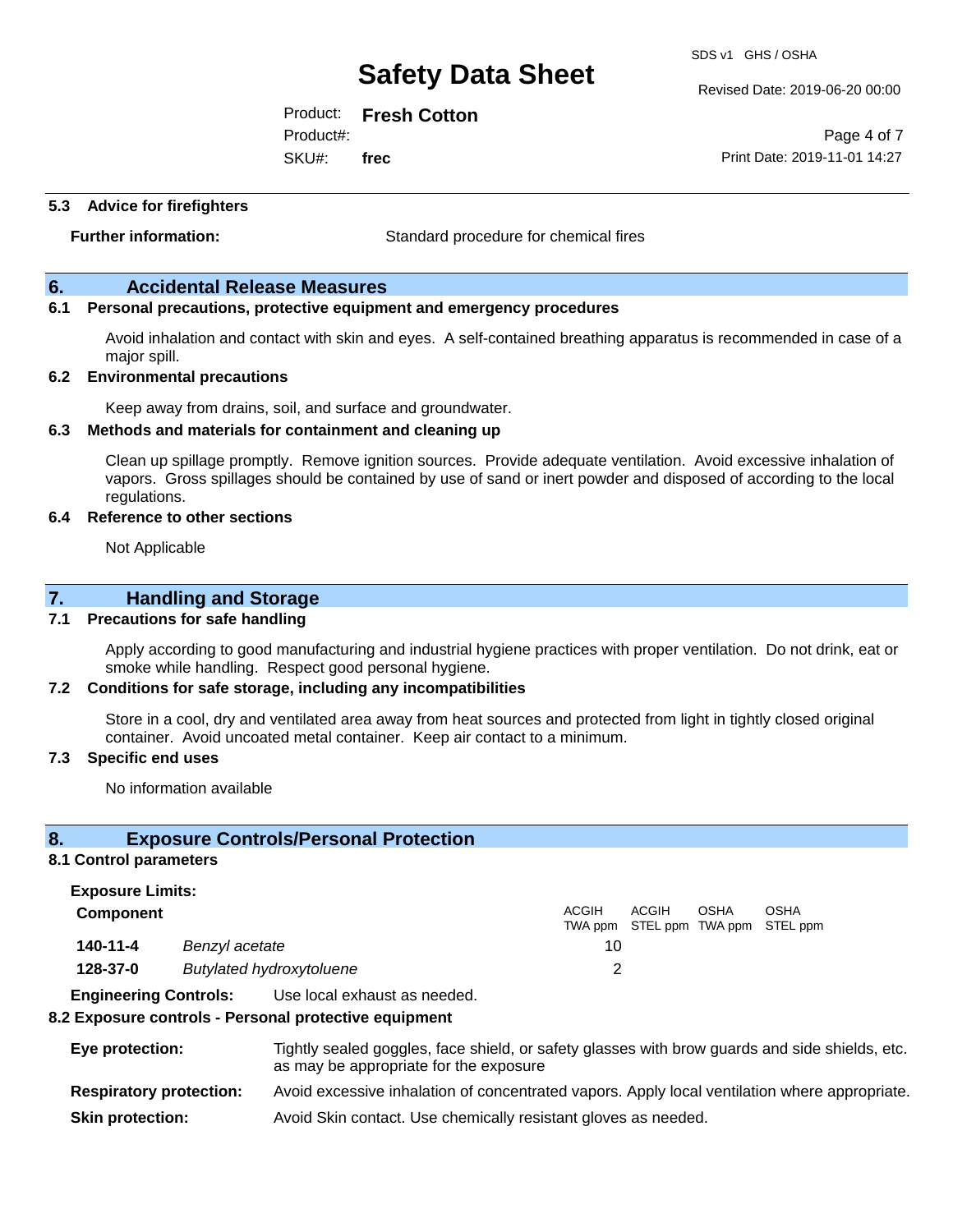Revised Date: 2019-06-20 00:00

Product: **Fresh Cotton**  SKU#: Product#: **frec**

Page 5 of 7 Print Date: 2019-11-01 14:27

## **9. Physical and Chemical Properties**

### **9.1 Information on basic physical and chemical properties**

| Appearance:                  | Liquid                          |
|------------------------------|---------------------------------|
| Odor:                        | Conforms to Standard            |
| Color:                       | Colorless to Pale Yellow (G0-3) |
| <b>Viscosity:</b>            | Liquid                          |
| <b>Freezing Point:</b>       | Not determined                  |
| <b>Boiling Point:</b>        | Not determined                  |
| <b>Melting Point:</b>        | Not determined                  |
| <b>Flashpoint (CCCFP):</b>   | >200 F (93.33 C)                |
| <b>Auto flammability:</b>    | Not determined                  |
| <b>Explosive Properties:</b> | None Expected                   |
| <b>Oxidizing properties:</b> | None Expected                   |
| Vapor Pressure (mmHg@20 C):  | 0.0646                          |
| %VOC:                        | 0.06                            |
| Specific Gravity @ 25 C:     | 0.9900                          |
| Density @ 25 C:              | 0.9870                          |
| Refractive Index @ 20 C:     | 1.4910                          |
| Soluble in:                  | Oil                             |

## **10. Stability and Reactivity**

| <b>10.1 Reactivity</b>                  | None                                               |
|-----------------------------------------|----------------------------------------------------|
| <b>10.2 Chemical stability</b>          | Stable                                             |
| 10.3 Possibility of hazardous reactions | None known                                         |
| <b>10.4 Conditions to avoid</b>         | None known                                         |
| 10.5 Incompatible materials             | Strong oxidizing agents, strong acids, and alkalis |
| 10.6 Hazardous decomposition products   | None known                                         |

## **11. Toxicological Information**

**11.1 Toxicological Effects**

Acute Toxicity Estimates (ATEs) based on the individual Ingredient Toxicity Data utilizing the "Additivity Formula"

| Acute toxicity - Oral - (Rat) mg/kg          | (LD50: 2867.3691) May be harmful if swallowed            |
|----------------------------------------------|----------------------------------------------------------|
| Acute toxicity - Dermal - (Rabbit) mg/kg     | (LD50: 4696.4285) May be harmful in contact with skin    |
| Acute toxicity - Inhalation - (Rat) mg/L/4hr | (LD50: 89.7378) May be harmful if inhaled                |
| <b>Skin corrosion / irritation</b>           | May be harmful if inhaled                                |
| Serious eye damage / irritation              | Not classified - the classification criteria are not met |
| <b>Respiratory sensitization</b>             | Not classified - the classification criteria are not met |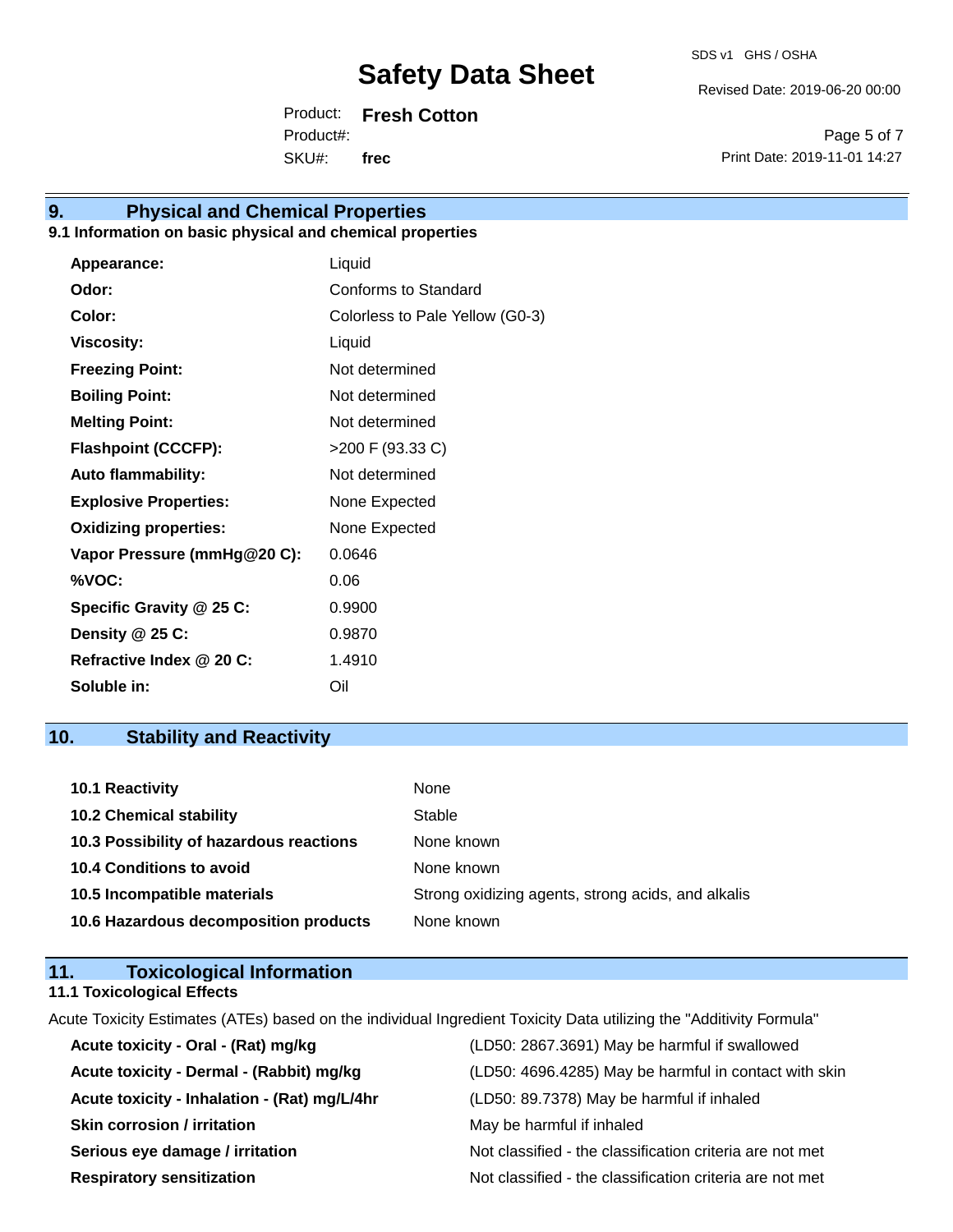SDS v1 GHS / OSHA

Revised Date: 2019-06-20 00:00

Product: **Fresh Cotton**  SKU#: Product#: **frec**

Page 6 of 7 Print Date: 2019-11-01 14:27

| May cause an allergic skin reaction                      |
|----------------------------------------------------------|
| Not classified - the classification criteria are not met |
| Not classified - the classification criteria are not met |
| Not classified - the classification criteria are not met |
| Not classified - the classification criteria are not met |
| Not classified - the classification criteria are not met |
| Not classified - the classification criteria are not met |
|                                                          |

| 12.<br><b>Ecological Information</b> |                                                 |
|--------------------------------------|-------------------------------------------------|
| 12.1 Toxicity                        |                                                 |
| <b>Acute acquatic toxicity</b>       | Very Toxic to aquatic life                      |
| <b>Chronic acquatic toxicity</b>     | Toxic to aquatic life with long lasting effects |
| <b>Toxicity Data on soil</b>         | no data available                               |
| <b>Toxicity on other organisms</b>   | no data available                               |
| 12.2 Persistence and degradability   | no data available                               |
| 12.3 Bioaccumulative potential       | no data available                               |
| 12.4 Mobility in soil                | no data available                               |
| 12.5 Other adverse effects           | no data available                               |

### **13. Disposal Conditions**

### **13.1 Waste treatment methods**

Do not allow product to reach sewage systems. Dispose of in accordance with all local and national regulations. Send to a licensed waste management company.The product should not be allowed to enter drains, water courses or the soil. Do not contaminate ponds, waterways or ditches with chemical or used container.

## **14. Transport Information**

| <b>Marine Pollutant</b>                                       | Yes. Ingredient of greatest environmental impact:<br>120-51-4 : (10 - 20 %) : Benzyl Benzoate |              |                                     |                 |               |
|---------------------------------------------------------------|-----------------------------------------------------------------------------------------------|--------------|-------------------------------------|-----------------|---------------|
| <b>Regulator</b>                                              |                                                                                               | <b>Class</b> | <b>Pack Group</b>                   | <b>Sub Risk</b> | UN-nr.        |
| U.S. DOT (Non-Bulk)                                           |                                                                                               |              | Not Regulated - Not Dangerous Goods |                 |               |
| <b>Chemicals NOI</b>                                          |                                                                                               |              |                                     |                 |               |
| <b>ADR/RID (International Road/Rail)</b>                      |                                                                                               |              |                                     |                 |               |
| <b>Environmentally Hazardous</b><br>Substance, Liquid, n.o.s. |                                                                                               | 9            | Ш                                   |                 | <b>UN3082</b> |
| <b>IATA (Air Cargo)</b>                                       |                                                                                               |              |                                     |                 |               |
| <b>Environmentally Hazardous</b><br>Substance, Liquid, n.o.s. |                                                                                               | 9            | Ш                                   |                 | UN3082        |
| IMDG (Sea)                                                    |                                                                                               |              |                                     |                 |               |